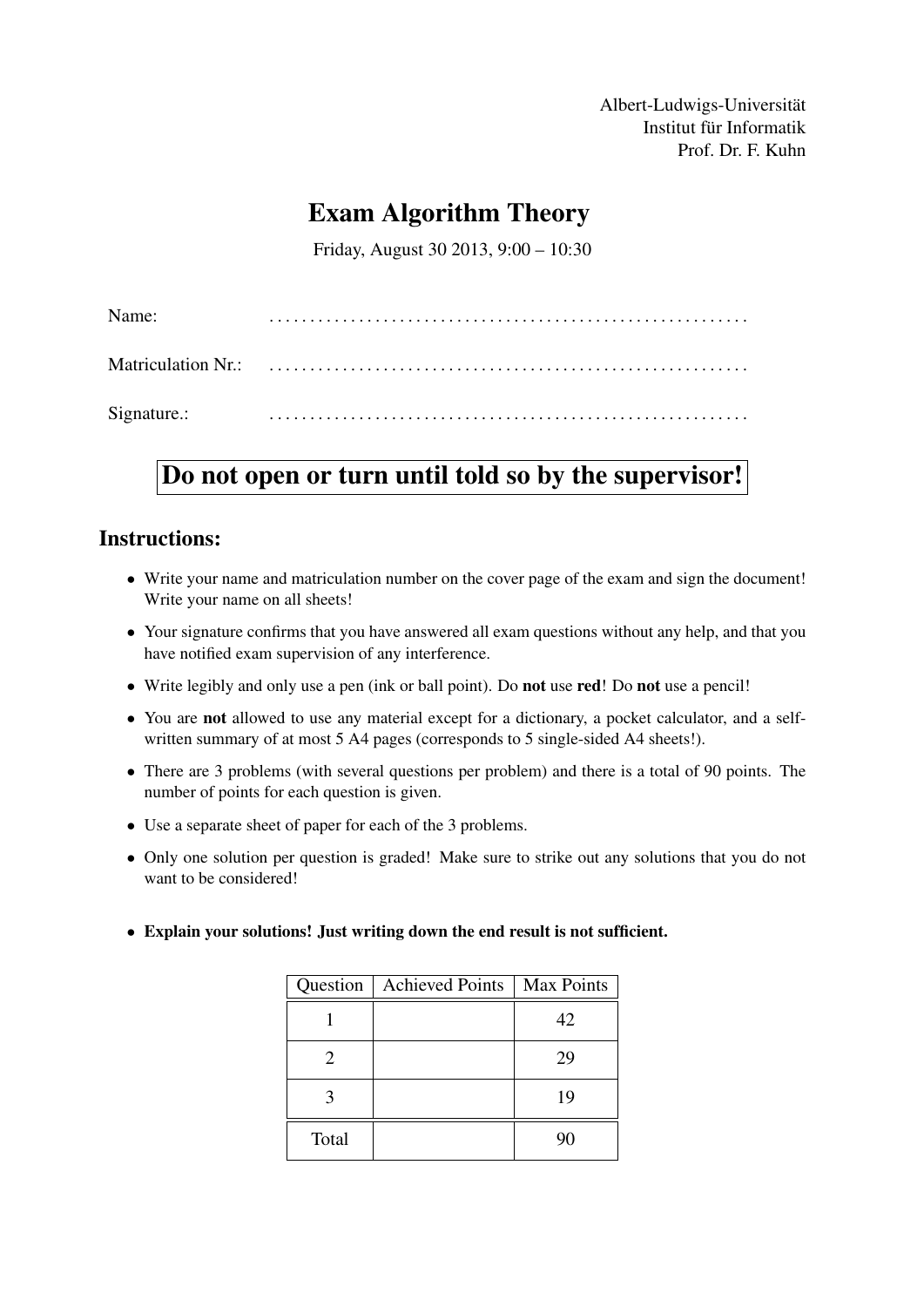### Problem 1: Short Questions 42 points 42 points

(a) (9 points) Consider a divide-and-conquer algorithm where solving a problem of size n takes time  $T(n)$  such that

$$
T(n) = 3 \cdot T\left(\frac{n}{3}\right) + \Theta(n \log n), \quad T(1) = 1.
$$

What is  $T(n)$  asymptotically?

- (b) (6 points) In the lecture, we have seen the FFT algorithm to multiply two polynomials. A similar problem occurs when two *n*-bit integers (for arbitrary *n*) have to be multiplied. The single bits (or blocks of, e.g., 16 bits) can be considered as the coefficients of a polynomial. Why does the FFT algorithm as discussed in class **not** immediately give an  $O(n \log n)$  time algorithm for multiplying two  $n$ -bit integers?
- (c) (6 points) Consider the following binomial heap. How does the binomial heap look after inserting values 3, 6, and 12 (in that order)? How does it look after a subsequent *delete-min* operation?



(d) (9 points) We are given a data structure  $D$ , which supports the operations put and flush. The operation put stores a data item in  $D$  and has a running time of 1. Further, if  $D$ contains  $k > 0$  items, the operation flush deletes  $\lceil k/2 \rceil$  of the k data items stored in D and its running time is equal to  $k$ .

Prove that both operations have constant amortized running time by using the potential function method.

(e) (12 points) In the lecture, we have seen a randomized primality test which for a number  $N$ , tests whether  $N$  is a prime. If  $N$  is a prime, the test always returns "yes," if  $N$  is not prime, the test returns "no" with probability at least 3/4. The running time of the test is  $O(\log^2 N \cdot$  $\log \log N \cdot \log \log \log N$ . Your task now is to find an efficient randomized algorithm that for a given (sufficiently large) input number n, finds a prime number p between n and  $2n$ . Your algorithm should succeed with probability at least  $1-1/n$ . You can assume that the number of primes between *n* and 2*n* is at least  $\frac{n}{3 \ln n}$ . What is the running time of your algorithm?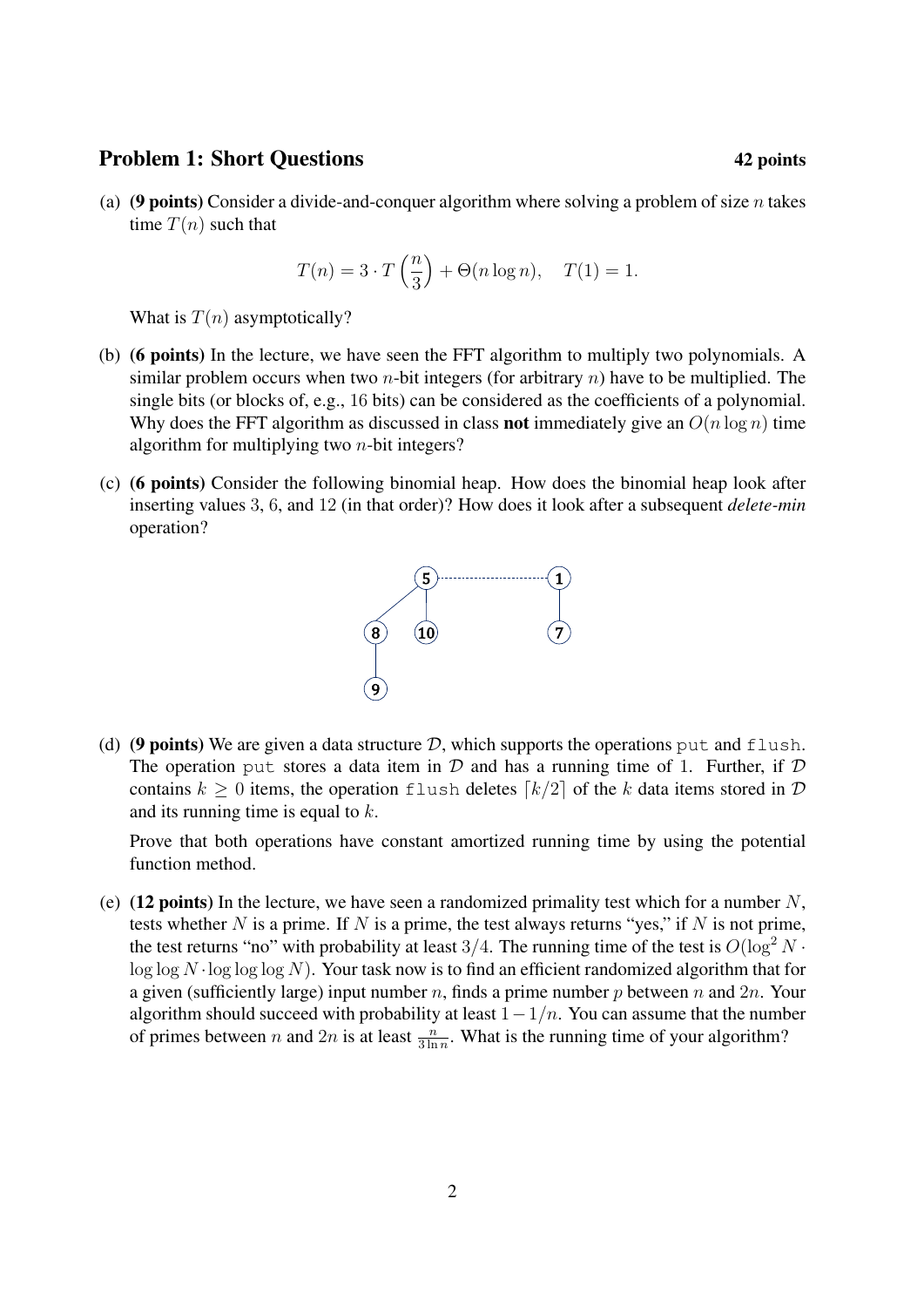### Problem 2: Stacking Boxes 29 points

We are given a set of n rectangular 3-D boxes, where the  $i<sup>th</sup>$  box has length  $\ell_i$ , width  $w_i$ , and height  $h_i$ , and where all three dimensions are *positive integers*. We further assume that for each box  $i, \ell_i \geq w_i$ . The objective is to create a stack of boxes which has *a total volume that is as large as possible*, but one is only allowed to stack a box on top of another box if the dimensions of the 2-D base of the lower box are each strictly larger than those of the 2-D base of the higher box. Hence, it is only possible to put box j on top of box i if  $\ell_i > \ell_j$  and  $w_i > w_j$ . See Figure 1 as an illustration.

- (a) (6 points) As a first attempt, we might try to use a greedy algorithm. Because when stacking boxes on top of each other, the lengths have to be strictly decreasing, a natural strategy might be to first sort the boxes by decreasing length such that  $\ell_1 \geq \ell_2 \geq \ldots \geq \ell_n$ . Then, we go through the boxes in that order and add a box on the existing stack whenever possible. Show that the behavior of this greedy algorithm can be arbitrarily bad!
- (b) (9 points) Instead of sorting the boxes by length, we could alternatively sort by decreasing area of the 2-D base. That is, we sort the boxes such that  $\ell_1w_1 \geq \ell_2w_2 \geq \ldots \geq \ell_nw_n$ . Show that now, box j can only be placed on top of box i if  $j > i$  and therefore  $\ell_j w_j \leq \ell_i w_i$ . We again consider the greedy algorithm, but this time we go through the boxes according to the new ordering where the boxes are sorted by decreasing base area. We further simplify and assume that *all boxes have height*  $h_i = 1$ . Show that if there is a stack of volume V, the greedy algorithm finds a stack of volume at least  $\Omega(V^{2/3})$ .
- (c) (14 points) As a greedy algorithm does not seem to lead to a solution of the problem, let us finally try another approach. We again consider the general case where the heights of the boxes are arbitrary integers. Give an efficient algorithm that solves the box stacking problem by using dynamic programming. (The algorithm should return a maximum volume stack of boxes.) What is the running time of your algorithm? (as a function of  $n$ )

Hint: *It might still make sense to go through the boxes in order of decreasing base area.*



Figure 1: A single box of length  $\ell_i$ , width  $w_i$ , and height  $h_i$ , as well as a feasible stack of boxes.